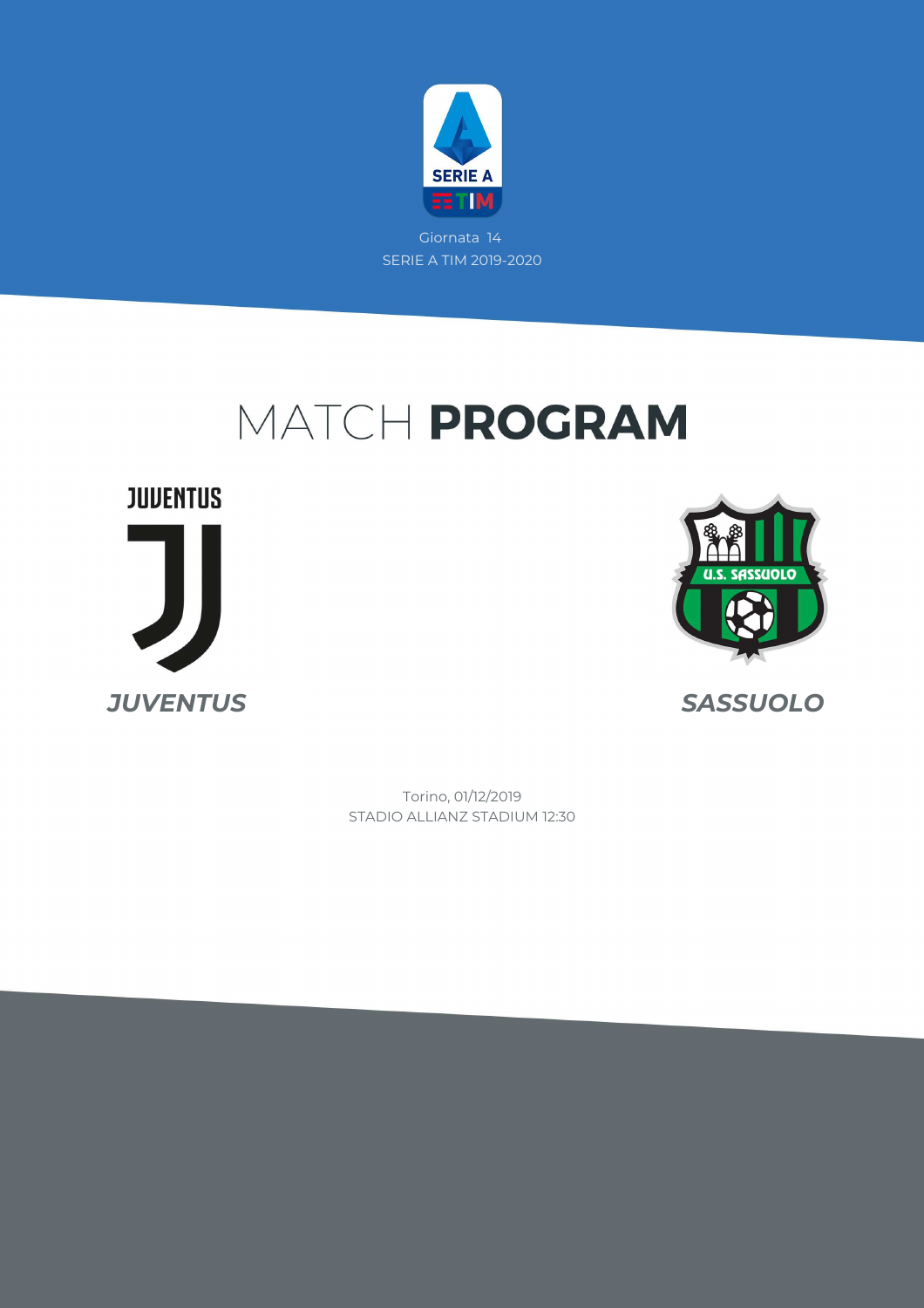

# MATCH PROGRAM

**EETIM** JUVENTUS ĴÏ

#### *JUVENTUS SASSUOLO vs* Torino, 01/12/2019



STADIO ALLIANZ STADIUM 12:30

### *RISULTATI STAGIONALI*

| <b>TOTALI</b>         | <b>PTI</b> | <b>GIOC</b>    | <b>VINTE</b> | <b>NULLE</b> | <b>PERSE</b>     | GF             | <b>GS</b> | <b>DIFF.RETI</b>            |
|-----------------------|------------|----------------|--------------|--------------|------------------|----------------|-----------|-----------------------------|
| <b>JUVENTUS</b>       | 35         | 1 <sub>3</sub> | 77           | $\mathbf{2}$ | O                | 23             | 10        | $+13$                       |
| <b>SASSUOLO</b>       | 13         | 12             | 4            |              | 7                | 22             | 23        | $-7$                        |
| <b>CASA/TRASFERTA</b> | <b>PTI</b> | <b>GIOC</b>    | <b>VINTE</b> | <b>NULLE</b> | <b>PERSE</b>     | GF             | GS        | <b>MEDIA</b><br><b>GOAL</b> |
| <b>JUVENTUS</b>       | 18         | 6              | 6            | 0            | $\boldsymbol{o}$ | 1 <sub>3</sub> | 6         | 2.2                         |
| <b>SASSUOLO</b>       | 4          | 6              |              |              | 3                | 6              | 9         | 1.2                         |

#### *ULTIMI PRECEDENTI*

| 2018-19 23 \ G | <b>SASSUOLO</b>                                                                                                                                                                               | <b>JUVENTUS</b>                                                     |         |
|----------------|-----------------------------------------------------------------------------------------------------------------------------------------------------------------------------------------------|---------------------------------------------------------------------|---------|
| 10/02/2019     |                                                                                                                                                                                               | 23'(1°T) S. KHEDIRA, 25'(2°T) C. RONALDO, 41'(2°T) E.<br><b>CAN</b> | $0 - 3$ |
| 2018-19 4 \ G  | <b>JUVENTUS</b>                                                                                                                                                                               | <b>SASSUOLO</b>                                                     |         |
| 16/09/2018     | 5'(2°T) C. RONALDO, 20'(2°T) C. RONALDO                                                                                                                                                       | 46'(2°T) K. BABACAR                                                 | $2 - 7$ |
| 2017-18 23 \ G | <b>JUVENTUS</b>                                                                                                                                                                               | <b>SASSUOLO</b>                                                     |         |
| 04/02/2018     | 9'(1 <sup>°</sup> T) ALEX SANDRO, 24'(1 <sup>°</sup> T) S. KHEDIRA, 27'(1 <sup>°</sup> T) S.<br>KHEDIRA, 38'(1°T) M. PJANIC, 18'(2°T) G. HIGUAIN,<br>29'(2°T) G. HIGUAIN, 38'(2°T) G. HIGUAIN |                                                                     | $7-0$   |
| 2017-18 4 \ G  | <b>SASSUOLO</b>                                                                                                                                                                               | <b>JUVENTUS</b>                                                     |         |
| 17/09/2017     | 6'(2°T) M. POLITANO                                                                                                                                                                           | 16'(1°T) P. DYBALA, 4'(2°T) P. DYBALA, 18'(2°T) P.<br><b>DYBALA</b> | $1 - 3$ |
| 2016-17 22 \ G | <b>SASSUOLO</b>                                                                                                                                                                               | <b>JUVENTUS</b>                                                     |         |
| 29/01/2017     |                                                                                                                                                                                               | 9'(1°T) G. HIGUAIN, 25'(1°T) S. KHEDIRA                             | $0 - 2$ |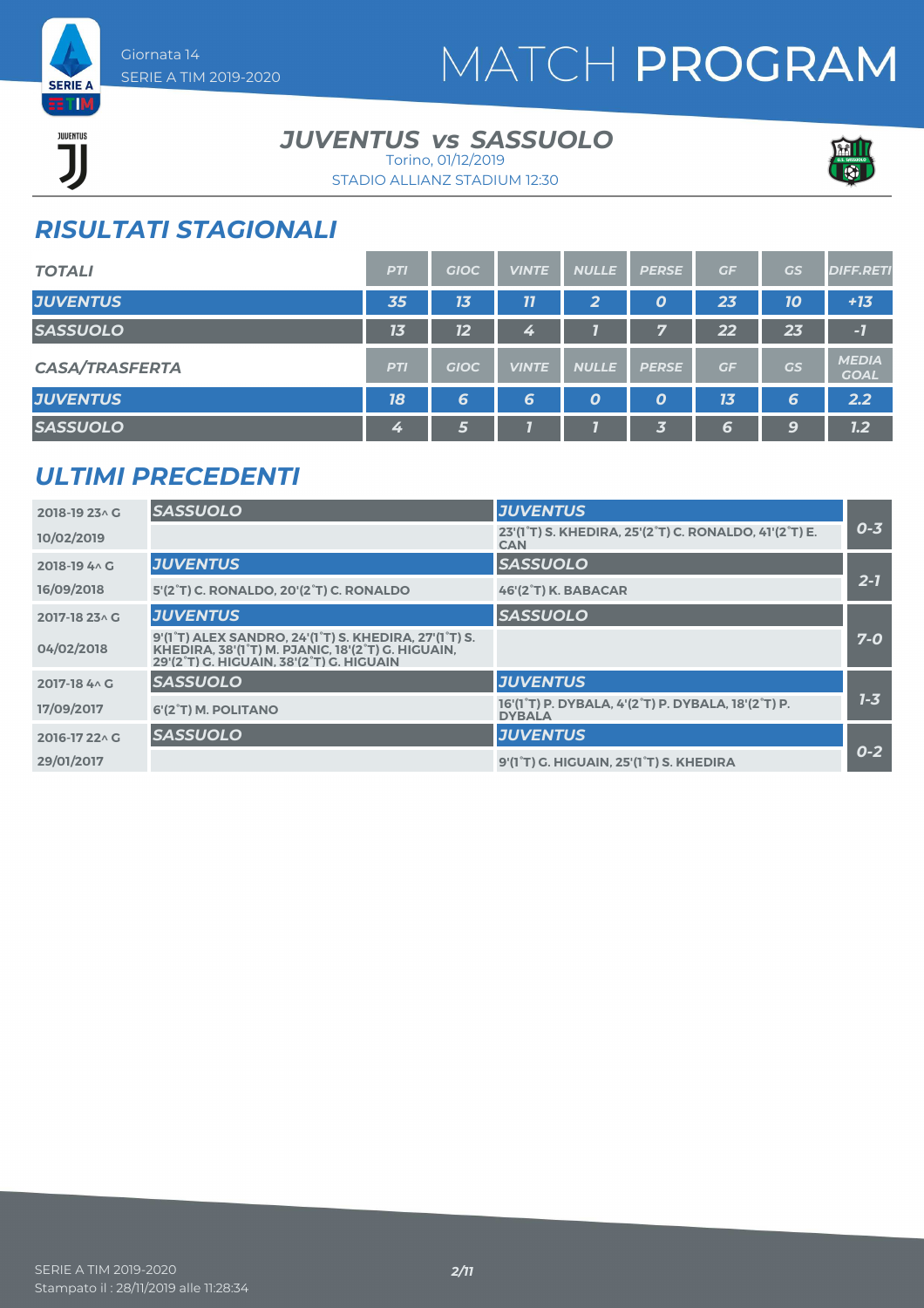

# MATCH PROGRAM

### JUVENTUS ĨÏ

#### *JUVENTUS SASSUOLO vs* Torino, 01/12/2019



STADIO ALLIANZ STADIUM 12:30

### *ROSA DELLE SQUADRE*

| <b>JUVENTUS</b>             | <b>PRES. A</b>   | <b>GOL A</b>     | <b>GOL 2019-20</b>          | <b>PRES. 2019-20</b>    | MIN. 2019-20     |
|-----------------------------|------------------|------------------|-----------------------------|-------------------------|------------------|
| <b>PORTIERI</b>             |                  |                  |                             |                         |                  |
| <b>1 WOJCIECH SZCZESNY</b>  | 126              | 108              | 7                           | 9                       | 877              |
| <b>31 CARLO PINSOGLIO</b>   | $\overline{2}$   | $\overline{3}$   | $\boldsymbol{0}$            | $\boldsymbol{0}$        | $\boldsymbol{O}$ |
| <b>37 MATTIA PERIN</b>      | 186              | 255              | 0                           | 0                       | 0                |
| <b>77 GIANLUIGI BUFFON</b>  | 644              | 520              | $\overline{3}$              | 4                       | 382              |
| <b>DIFENSORI</b>            |                  |                  |                             |                         |                  |
| 2 MATTIA DE SCIGLIO         | 148              | $\mathbf{I}$     | $\boldsymbol{o}$            | 4                       | 310              |
| <b>3 GIORGIO CHIELLINI</b>  | 389              | 27               | $\boldsymbol{\overline{I}}$ | $\overline{\mathbf{I}}$ | 99               |
| <b>4 MATTHIJS DE LIGT</b>   | 10               | $\mathbf{I}$     | $\overline{1}$              | 10                      | 967              |
| <b>12 ALEX SANDRO</b>       | <b>716</b>       | 70               | $\boldsymbol{O}$            | 10 <sub>o</sub>         | 968              |
| <b>13 DANILO</b>            | 5                | $\mathbf{7}$     | $\mathbf{I}$                | 5                       | 321              |
| <b>19 LEONARDO BONUCCI</b>  | 343              | 20               | $\overline{I}$              | 13                      | 1259             |
| <b>24 DANIELE RUGANI</b>    | 108              | 9                | 0                           | $\mathbf{7}$            | 97               |
| <b>28 MERIH DEMIRAL</b>     | 15               | $\overline{2}$   | $\boldsymbol{O}$            | $\mathbf{7}$            | 96               |
| <b>34 PIETRO BERUATTO</b>   | 0                | O                | 0                           | $\boldsymbol{o}$        | 0                |
| <b>CENTROCAMPISTI</b>       |                  |                  |                             |                         |                  |
| <b>5 MIRALEM PJANIC</b>     | 263              | 42               | 3                           | 12                      | 1027             |
| <b>6 SAMI KHEDIRA</b>       | 99               | 21               | $\boldsymbol{o}$            | 12                      | 728              |
| 8 AARON RAMSEY              | 6                | $\mathbf{I}$     | $\mathbf{I}$                | 6                       | 334              |
| <b>14 BLAISE MATUIDI</b>    | 74               | 6                | $\boldsymbol{0}$            | 77                      | 845              |
| 23 EMRE CAN                 | 34               | 4                | $\boldsymbol{o}$            | 5                       | <b>191</b>       |
| <b>25 ADRIEN RABIOT</b>     | $\overline{7}$   | $\boldsymbol{O}$ | $\boldsymbol{0}$            | $\overline{7}$          | 355              |
| <b>30 RODRIGO BENTANCUR</b> | 61               | $\overline{2}$   | 0                           | 10                      | 619              |
| 33 FEDERICO BERNARDESCHI    | 133              | 20               | $\boldsymbol{o}$            | 11                      | 652              |
| <b>ATTACCANTI</b>           |                  |                  |                             |                         |                  |
| <b>7 CRISTIANO RONALDO</b>  | 41               | 26               | 5                           | 10                      | 925              |
| <b>10 PAULO DYBALA</b>      | 200              | 77               | 4                           | 11                      | 749              |
| <b>11 DOUGLAS COSTA</b>     | 54               | 5                | $\boldsymbol{0}$            | 6                       | 267              |
| <b>16 JUAN CUADRADO</b>     | 247              | 34               | $\boldsymbol{0}$            | 12                      | 945              |
| <b>17 MARIO MANDZUKIC</b>   | <b>118</b>       | 31               | 0                           | 0                       | 0                |
| <b>20 MARKO PJACA</b>       | 33               | $\mathbf{I}$     | $\boldsymbol{0}$            | $\boldsymbol{o}$        | $\boldsymbol{o}$ |
| <b>21 GONZALO HIGUAIN</b>   | 203              | <b>121</b>       | 4                           | 77                      | 826              |
| <b>35 MARCO OLIVIERI</b>    | $\boldsymbol{o}$ | $\boldsymbol{O}$ | $\boldsymbol{0}$            | $\boldsymbol{O}$        | $\boldsymbol{o}$ |
| <b>36 KWANG-SONG HAN</b>    | 12               | $\mathbf{I}$     | 0                           | 0                       | O                |
| <b>STAFF TECNICO</b>        |                  |                  |                             |                         |                  |

*MAURIZIO SARRI*

*Diffidato*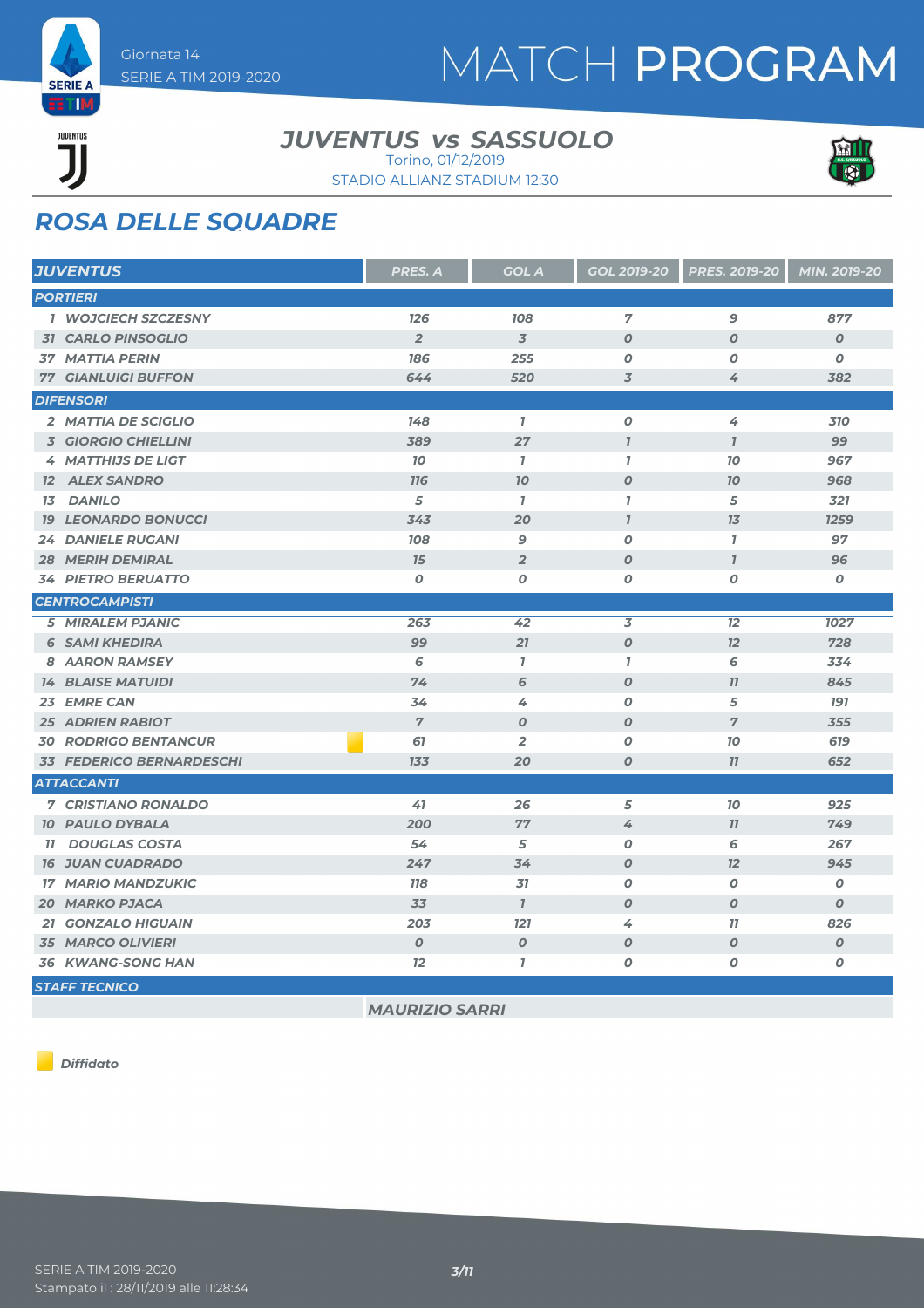

# MATCH PROGRAM

### **JUVENTUS** JJ

#### *JUVENTUS SASSUOLO vs* Torino, 01/12/2019



STADIO ALLIANZ STADIUM 12:30

| <b>SASSUOLO</b>                  | PRES. A          | <b>GOL A</b>     | <b>GOL 2019-20</b> | PRES. 2019-20    | MIN. 2019-20     |
|----------------------------------|------------------|------------------|--------------------|------------------|------------------|
| <b>PORTIERI</b>                  |                  |                  |                    |                  |                  |
| <b>47 ANDREA CONSIGLI</b>        | 347              | 479              | 23                 | 12               | 1163             |
| <b>56 GIANLUCA PEGOLO</b>        | 104              | 161              | $\boldsymbol{O}$   | $\boldsymbol{O}$ | $\boldsymbol{O}$ |
| <b>63 STEFANO TURATI</b>         | $\boldsymbol{O}$ | $\boldsymbol{o}$ | $\boldsymbol{O}$   | $\boldsymbol{O}$ | $\boldsymbol{o}$ |
| <b>64 ALESSANDRO RUSSO</b>       | $\boldsymbol{0}$ | $\boldsymbol{O}$ | $\boldsymbol{0}$   | $\boldsymbol{0}$ | $\boldsymbol{O}$ |
| <b>65 GIOELE ZACCHI</b>          | 0                | 0                | 0                  | 0                | 0                |
| <b>DIFENSORI</b>                 |                  |                  |                    |                  |                  |
| 2 MARLON                         | 27               | $\mathbf{7}$     | 0                  | 9                | 863              |
| <b>6 ROGERIO</b>                 | 47               | $\overline{1}$   | $\boldsymbol{O}$   | $\mathbf{I}$     | 48               |
| <b>13 FEDERICO PELUSO</b>        | 252              | 8                | $\pmb{o}$          | 10               | 756              |
| <b>17 MERT MULDUR</b>            | 6                | $\boldsymbol{O}$ | $\boldsymbol{0}$   | 6                | 332              |
| <b>19 FILIPPO ROMAGNA</b>        | 46               | O                | $\boldsymbol{0}$   | 5                | 481              |
| <b>21 VLAD CHIRICHES</b>         | 36               | $\overline{3}$   | $\boldsymbol{O}$   | 4                | 398              |
| <b>22 JEREMY TOLJAN</b>          | 77               | $\mathbf{7}$     | $\mathbf{7}$       | 77               | 918              |
| <b>31 GIAN MARCO FERRARI</b>     | 104              | $\mathbf{9}$     | $\boldsymbol{O}$   | 6                | 586              |
| 33 ALESSANDRO TRIPALDELLI        | $\overline{2}$   | 0                | $\boldsymbol{o}$   | $\overline{2}$   | 145              |
| <b>35 STEFANO PICCININI</b>      | $\boldsymbol{O}$ | $\boldsymbol{o}$ | $\boldsymbol{O}$   | $\boldsymbol{0}$ | $\boldsymbol{o}$ |
| <b>77 GEORGIOS KYRIAKOPOULOS</b> | 3                | O                | $\boldsymbol{0}$   | 3                | 206              |
| <b>96 LEONARDO FONTANESI</b>     | 3                | O                | $\boldsymbol{o}$   | $\boldsymbol{O}$ | $\pmb{o}$        |
| <b>CENTROCAMPISTI</b>            |                  |                  |                    |                  |                  |
| <b>4 FRANCESCO MAGNANELLI</b>    | 172              | 3                | $\boldsymbol{O}$   | 8                | 620              |
| 8 ALFRED DUNCAN                  | 176              | 8                | $\mathbf{7}$       | $\mathfrak{g}$   | 740              |
| <b>10 FILIP DJURICIC</b>         | 65               | 4                | $\overline{2}$     | 7                | 317              |
| <b>14 PEDRO OBIANG</b>           | <b>109</b>       | 4                | $\boldsymbol{O}$   | 70               | 805              |
| <b>23 HAMED JUNIOR TRAORE</b>    | 42               | 3                | $\mathbf{I}$       | 10               | 548              |
| <b>36 LUCA MAZZITELLI</b>        | 49               | $\mathbf{7}$     | $\boldsymbol{O}$   | $\mathbf{7}$     | 77               |
| <b>44 ANDREA GHION</b>           | 0                | O                | $\boldsymbol{0}$   | 0                | 0                |
| <b>68 MEHDI BOURABIA</b>         | 37               | $\overline{1}$   | $\boldsymbol{O}$   | 5                | <b>192</b>       |
| <b>73 MANUEL LOCATELLI</b>       | 85               | 4                | O                  | 8                | 541              |
| <b>ATTACCANTI</b>                |                  |                  |                    |                  |                  |
| <b>7 JEREMIE BOGA</b>            | 36               | 6                | 3                  | 11               | 807              |
| <b>9 FRANCESCO CAPUTO</b>        | 60               | 23               | 6                  | 70               | 833              |
| <b>11 GREGOIRE DEFREL</b>        | 156              | 41               | $\overline{1}$     | 8                | 530              |
| <b>18 GIACOMO RASPADORI</b>      | $\overline{3}$   | $\boldsymbol{o}$ | $\boldsymbol{O}$   | $\overline{2}$   | 18               |
| <b>25 DOMENICO BERARDI</b>       | 187              | 62               | 7                  | 10               | 935              |
| <b>STAFF TECNICO</b>             |                  |                  |                    |                  |                  |

*ROBERTO DE ZERBI*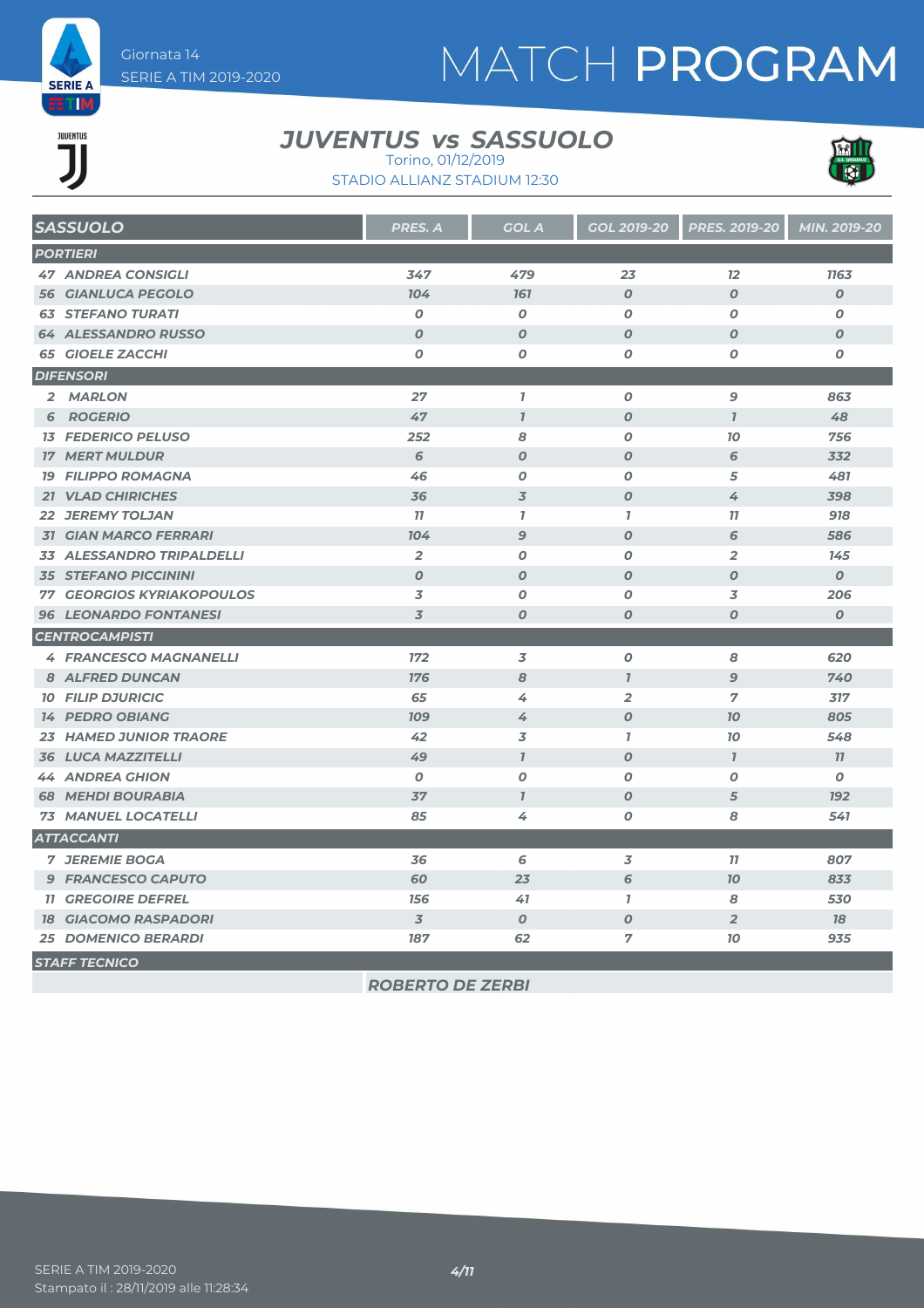

# MATCH PROGRAM

### JUVENTUS ור

#### *JUVENTUS SASSUOLO vs* Torino, 01/12/2019

STADIO ALLIANZ STADIUM 12:30



### *RENDIMENTO RECENTE*

| <b>JUVENTUS</b>     |                                                                    |                                                                        |         |
|---------------------|--------------------------------------------------------------------|------------------------------------------------------------------------|---------|
| <b>13^ GIORNATA</b> | <b>ATALANTA</b>                                                    | <b>JUVENTUS</b>                                                        |         |
| 23/11/2019          | 11'(2 <sup>°</sup> T) R. GOSENS                                    | 29'(2°T) G. HIGUAIN, 37'(2°T) G. HIGUAIN, 47'(2°T) P.<br><b>DYBALA</b> | $7 - 3$ |
| 12^ GIORNATA        | <b>JUVENTUS</b>                                                    | <b>MILAN</b>                                                           |         |
| 10/11/2019          | 32'(2°T) P. DYBALA                                                 |                                                                        | $7-0$   |
| <b>11^ GIORNATA</b> | <b>TORINO</b>                                                      | <b>JUVENTUS</b>                                                        |         |
| 02/11/2019          |                                                                    | 25'(2°T) M. DE LIGT                                                    | $O-1$   |
| 10^ GIORNATA        | <b>JUVENTUS</b>                                                    | <b>GENOA</b>                                                           |         |
| 30/10/2019          | 36'(1 <sup>°</sup> T) L. BONUCCI, 51'(2 <sup>°</sup> T) C. RONALDO | 41'(1°T) C. KOUAME                                                     | $2 - 7$ |
| 9^ GIORNATA         | <b>LECCE</b>                                                       | <b>JUVENTUS</b>                                                        |         |
| 26/10/2019          | 11'(2°T) M. MANCOSU                                                | 5'(2°T) P. DYBALA                                                      | $1 - 7$ |
|                     |                                                                    |                                                                        |         |

#### *SASSUOLO*

| <b>13^ GIORNATA</b> | <b>SASSUOLO</b>                                                                                                                   | <b>LAZIO</b>                                                        |         |
|---------------------|-----------------------------------------------------------------------------------------------------------------------------------|---------------------------------------------------------------------|---------|
| 24/11/2019          | 45'(1 <sup>°</sup> T) F. CAPUTO                                                                                                   | 34'(1 <sup>°</sup> T) C. IMMOBILE, 46'(2 <sup>°</sup> T) F. CAICEDO | $1 - 2$ |
| 12^ GIORNATA        | <b>SASSUOLO</b>                                                                                                                   | <b>BOLOGNA</b>                                                      |         |
| 08/11/2019          | 34'(1 <sup>°</sup> T) F. CAPUTO, 23'(2 <sup>°</sup> T) J. BOGA, 30'(2 <sup>°</sup> T) F. CAPUTO 25'(2 <sup>°</sup> T) R. ORSOLINI |                                                                     | $3 - 1$ |
| <b>11^ GIORNATA</b> | <b>LECCE</b>                                                                                                                      | <b>SASSUOLO</b>                                                     |         |
| 03/11/2019          | 18'(1 <sup>°</sup> T) G. LAPADULA, 42'(1 <sup>°</sup> T) F. FALCO                                                                 | 35'(1°T) J. TOLJAN, 40'(2°T) D. BERARDI                             | $2 - 2$ |
| 10^ GIORNATA        | <b>SASSUOLO</b>                                                                                                                   | <b>FIORENTINA</b>                                                   |         |
| 30/10/2019          | 24'(1°T) J. BOGA                                                                                                                  | 18'(2°T) G. CASTROVILLI, 36'(2°T) N. MILENKOVIC                     | $1 - 2$ |
| 9^ GIORNATA         | <b>HELLAS VERONA</b>                                                                                                              | <b>SASSUOLO</b>                                                     |         |
| 25/10/2019          |                                                                                                                                   | $5'(2^{\circ}T)$ F. DJURICIC                                        | $O-I$   |

| <b>CONFRONTO SQUADRE (Valori medi)</b> | <b>JUVENTUS</b> | <b>SASSUOLO</b> |
|----------------------------------------|-----------------|-----------------|
| <b>Goal Fatti</b>                      | 1.77            | 1.83            |
| <b>Goal Subiti</b>                     | 0.77            | 1.92            |
| <b>Tiri totali</b>                     | 12.23           | 10              |
| <b>Tiri in porta</b>                   | 6.92            | 5.92            |
| <b>Assist</b>                          |                 | 1.25            |
| Azioni di attacco                      | 52.92           | 46.67           |
| Passaggi riusciti                      | 488             | 478             |
| Passaggi riusciti %                    | 86%             | 86%             |
| <b>Falli Fatti</b>                     | 14.31           | 13.58           |
| <b>Falli Subiti</b>                    | 13.23           | 15.17           |
| <b>Baricentro</b>                      | 52.95m          | 50.39m          |
| <b>Passaggi Chiave</b>                 | 4.85            | 3.08            |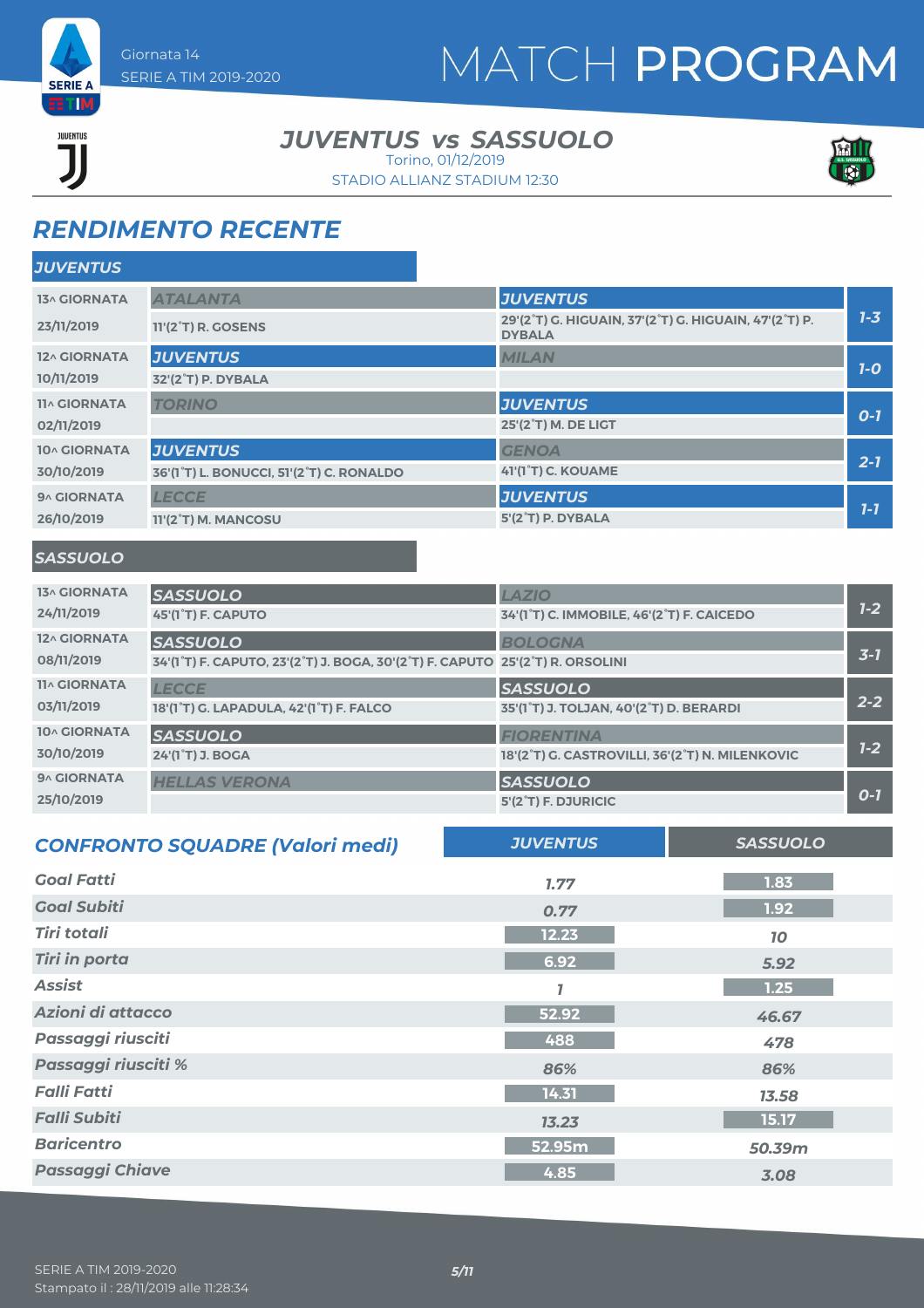**SERIE A** ETIM

> JUVENTUS ור

# MATCH PROGRAM

#### *JUVENTUS SASSUOLO vs* Torino, 01/12/2019





### *RENDIMENTO ATLETICO \**

| <b>JUVENTUS</b>           | Pres. (Min.) | Media (km) | <b>Media</b><br>Sprint (Km) | <b>SASSUOLO</b>        | Pres. (Min.) | Media (km) | <b>Media</b><br>Sprint (Km) |
|---------------------------|--------------|------------|-----------------------------|------------------------|--------------|------------|-----------------------------|
| 5 M. PJANIC               | 12 (1027')   | 11.313     | 0.742                       | <b>4F. MAGNANELLI</b>  | 8 (620')     | 11.061     | 0.744                       |
| <b>12 ALEX SANDRO</b>     | 10 (968')    | 10.867     | 0.985                       | <b>19</b> F. ROMAGNA   | 5(481)       | 10.769     | 0.702                       |
| 3 G. CHIELLINI            | 1(99')       | 10.653     | 0.725                       | 14 P. OBIANG           | 10 (805')    | 10.395     | 0.671                       |
| 4 M. DE LIGT              | 10 (967')    | 10.552     | 0.658                       | 21 V. CHIRICHES        | 4(398)       | 10.125     | 0.813                       |
| <b>14</b> B. MATUIDI      | 11(845)      | 10.453     | 1.08                        | 25 D. BERARDI          | 10(935)      | 9.961      | 1.038                       |
| 24 D. RUGANI              | 1(97)        | 10.408     | 0.399                       | <b>31</b> G. FERRARI   | 6(586)       | 9.927      | 0.503                       |
| 28 M. DEMIRAL             | 1(96)        | 10.267     | 0.753                       | 22 J. TOLJAN           | 11 (918')    | 9.91       | 0.91                        |
| 2 M. DE SCIGLIO           | 4(310)       | 10.062     | 0.801                       | 9 F. CAPUTO            | 10(833')     | 9.819      | 0.899                       |
| 19 L. BONUCCI             | 13 (1259')   | 10.035     | 0.635                       | 2 MARLON               | 9(863)       | 9.727      | 0.628                       |
| 16 J. CUADRADO            | 12 (945')    | 9.72       | 0.969                       | 8 A. DUNCAN            | 9(740)       | 9.665      | 0.741                       |
| 7C. RONALDO               | 10 (925')    | 9.454      | 0.804                       | 7J. BOGA               | 11 (807)     | 9.661      | 0.993                       |
| 21 G. HIGUAIN             | 11(826')     | 9.315      | 0.799                       | 77 G. KYRIAKOPOULOS    | 3(206)       | 9.246      | 0.958                       |
| <b>10</b> P. DYBALA       | 11(749)      | 9.186      | 0.762                       | <b>13</b> F. PELUSO    | 10 (756')    | 9.166      | 0.678                       |
| <b>30</b> R. BENTANCUR    | 10(619')     | 9.07       | 0.887                       | <b>11</b> G. DEFREL    | 8(530')      | 9.142      | 0.878                       |
| <b>33</b> F. BERNARDESCHI | 11(652)      | 8.817      | 0.84                        | 33 A. TRIPALDELLI      | 2(145)       | 9.03       | 0.965                       |
| <b>6</b> S. KHEDIRA       | 12 (728')    | 8.335      | 0.768                       | 73 M. LOCATELLI        | 8(541)       | 8.685      | 0.558                       |
| <b>13</b> DANILO          | 5(321)       | 8.015      | 0.91                        | 17 M. MULDUR           | 6(332)       | 8.317      | 0.702                       |
| 25 A. RABIOT              | 7(355)       | 7.883      | 0.917                       | 23 H. TRAORE           | 10(548)      | 7.92       | 0.543                       |
| 8 A. RAMSEY               | 6(334)       | 7.674      | 0.836                       | <b>10</b> F. DJURICIC  | 7(317)       | 7.506      | 0.547                       |
| <b>11 DOUGLAS COSTA</b>   | 6(267)       | 7.285      | 0.749                       | <b>68</b> M. BOURABIA  | 5(192)       | 7.033      | 0.549                       |
| <b>23 E. CAN</b>          | 5(191)       | 5.427      | 0.508                       | <b>6</b> ROGERIO       | 1(48)        | 4.71       | 0.39                        |
|                           |              |            |                             | 36 L. MAZZITELLI       | 1(11')       | 1.702      | 0.09                        |
|                           |              |            |                             | <b>18</b> G. RASPADORI | 2(18)        | 1.253      | 0.162                       |

\* Le informazioni riportate sul Rendimento Atletico sono da intendersi riferite al periodo di permanenza nella squadra corrente.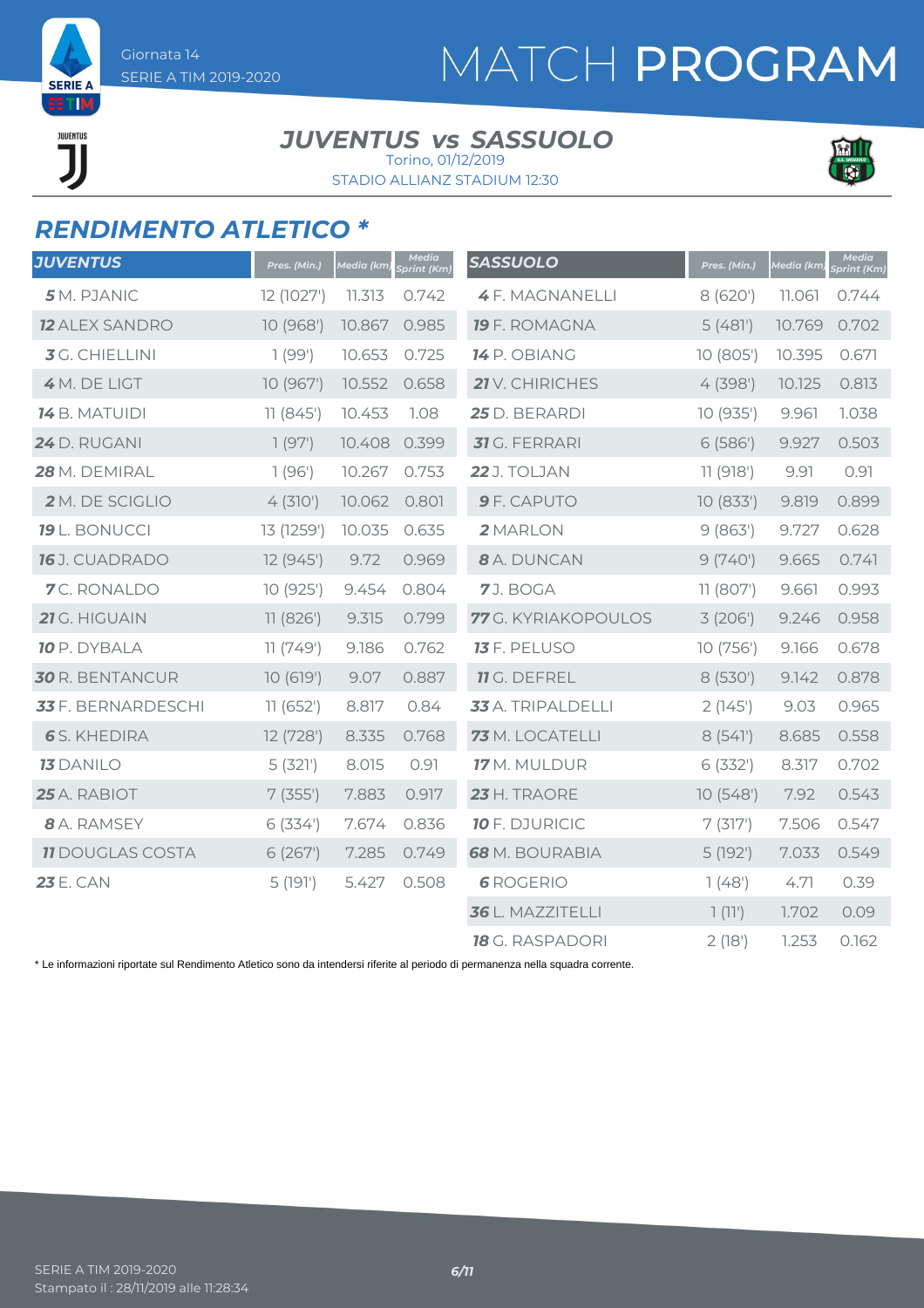

#### **SERIE A ETM** JUVENTUS ור

Giornata 14

SERIE A TIM 2019-2020

#### *JUVENTUS SASSUOLO vs*

STADIO ALLIANZ STADIUM 12:30 Torino, 01/12/2019



#### *GLI INCONTRI DELLA 14 ^ GIORNATA*

| <b>BRESCIA</b>       | <b>ATALANTA</b>  | 30/11/2019 15:00 |
|----------------------|------------------|------------------|
| <b>GENOA</b>         | <b>TORINO</b>    | 30/11/2019 18:00 |
| <b>FIORENTINA</b>    | <b>LECCE</b>     | 30/11/2019 20:45 |
| <b>JUVENTUS</b>      | <b>SASSUOLO</b>  | 01/12/2019 12:30 |
| <b>INTER</b>         | <b>SPAL</b>      | 01/12/2019 15:00 |
| <b>LAZIO</b>         | <b>UDINESE</b>   | 01/12/2019 15:00 |
| <b>PARMA</b>         | <b>MILAN</b>     | 01/12/2019 15:00 |
| <b>NAPOLI</b>        | <b>BOLOGNA</b>   | 01/12/2019 18:00 |
| <b>HELLAS VERONA</b> | <b>ROMA</b>      | 01/12/2019 20:45 |
| <b>CAGLIARI</b>      | <b>SAMPDORIA</b> | 02/12/2019 20:45 |

#### *CLASSIFICA SERIE A*

|                      | <b>PTI</b>     | <b>GIOC</b> | <b>VINTE</b>   | <b>NULLE</b>            | <b>PERSE</b>     | GF           | GS | <b>DIFF.RETI</b> |
|----------------------|----------------|-------------|----------------|-------------------------|------------------|--------------|----|------------------|
| <b>JUVENTUS</b>      | 35             | 13          | 11             | $\overline{2}$          | $\boldsymbol{o}$ | 23           | 10 | $+13$            |
| <b>INTER</b>         | 34             | 13          | 77             | $\overline{\mathbf{I}}$ | $\mathbf{I}$     | 29           | 12 | $+17$            |
| <b>LAZIO</b>         | 27             | 13          | 8              | $\overline{3}$          | $\overline{2}$   | 30           | 74 | $+16$            |
| <b>CAGLIARI</b>      | 25             | 13          | $\overline{z}$ | 4                       | $\overline{2}$   | 25           | 14 | $+77$            |
| <b>ROMA</b>          | 25             | 13          | $\overline{7}$ | 4                       | $\overline{2}$   | 23           | 14 | $+9$             |
| <b>ATALANTA</b>      | 22             | 13          | $6\phantom{1}$ | 4                       | $\overline{3}$   | 31           | 21 | $+10$            |
| <b>NAPOLI</b>        | 20             | 13          | 5              | $\sqrt{5}$              | $\overline{3}$   | 22           | 76 | $+6$             |
| <b>PARMA</b>         | 78             | 13          | 5              | $\overline{3}$          | 5                | 20           | 17 | $+3$             |
| <b>HELLAS VERONA</b> | 78             | 13          | 5              | $\overline{3}$          | 5                | 11           | 77 | $\boldsymbol{0}$ |
| <b>FIORENTINA</b>    | 16             | 13          | 4              | 4                       | $\sqrt{5}$       | 78           | 20 | $-2$             |
| <b>TORINO</b>        | 14             | 13          | 4              | $\overline{2}$          | $\overline{7}$   | 15           | 20 | $-5$             |
| <b>MILAN</b>         | 14             | 13          | 4              | $\overline{2}$          | $\overline{7}$   | 12           | 17 | $-5$             |
| <b>UDINESE</b>       | 14             | 13          | 4              | $\overline{2}$          | $\overline{7}$   | $\mathbf{9}$ | 20 | $-11$            |
| <b>SASSUOLO</b>      | 13             | 12          | 4              | $\overline{\mathbf{I}}$ | $\overline{7}$   | 22           | 23 | $-7$             |
| <b>BOLOGNA</b>       | 13             | 13          | $\overline{3}$ | 4                       | 6                | 78           | 22 | $-4$             |
| <b>SAMPDORIA</b>     | 12             | 13          | $\overline{3}$ | $\overline{3}$          | $\overline{7}$   | $\mathbf{9}$ | 20 | $-11$            |
| <b>LECCE</b>         | 77             | 13          | $\overline{2}$ | $\sqrt{5}$              | 6                | 17           | 27 | $-10$            |
| <b>GENOA</b>         | 10             | 13          | $\overline{2}$ | 4                       | $\overline{7}$   | 15           | 27 | $-12$            |
| <b>SPAL</b>          | $\mathbf{9}$   | 13          | $\overline{2}$ | $\overline{3}$          | 8                | 8            | 19 | $-11$            |
| <b>BRESCIA</b>       | $\overline{7}$ | 12          | $\overline{2}$ | $\overline{I}$          | 9                | 70           | 23 | $-13$            |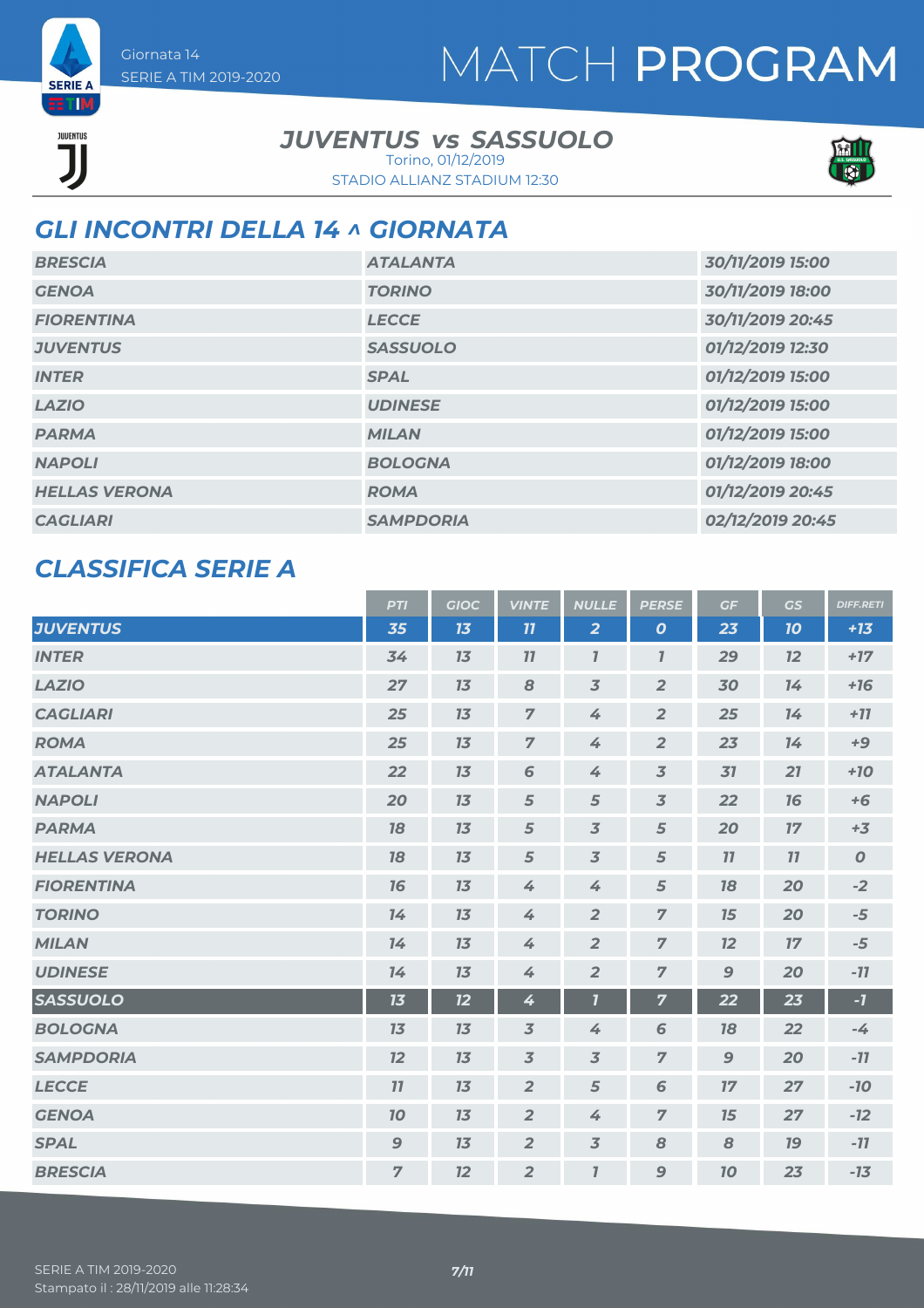

#### *JUVENTUS SASSUOLO vs*

STADIO ALLIANZ STADIUM 12:30 Torino, 01/12/2019



### *CLASSIFICA GIOCATORI*

SERIE A TIM 2019-2020

Giornata 14

**SERIE A ETIM** 

> JUVENTUS ור

| <b>RANKING MARCATORI</b> | <b>Gol(Rigore)</b> |
|--------------------------|--------------------|
| <b>C. IMMOBILE</b>       | $LAZ$ 15 (5)       |
| 2 R. LUKAKU              | $INT$ 10(3)        |
| 3 L. MURIEL              | $ATA \quad 8(3)$   |
| 4 D. BERARDI             | $SAS$ $7(0)$       |
| 4 A. BELOTTI             | TOR   7(4)         |
| 4 JOAO PEDRO             | CAG 7(2)           |
| 7 D. ZAPATA              | ATA 6 (0)          |
| 7 F. CAPUTO              | $SAS$ 6 (0)        |
| <b>7 J. CORREA</b>       | $LAZ$ 6(0)         |
| 7 E. DZEKO               | <b>ROM 6 (0)</b>   |

#### *CLASSIFICA SQUADRE*

| <b>RANKING SQUADRE</b> | Gol - Media Gol                                 |
|------------------------|-------------------------------------------------|
| <b>ATALANTA</b>        | 2.38<br>31                                      |
| <b>LAZIO</b>           | 2.31<br>30                                      |
| <b>INTER</b>           | 2.23                                            |
| 3                      | 29                                              |
| <b>CAGLIARI</b>        | 1.92                                            |
| 4                      | 25                                              |
| <b>JUVENTUS</b>        | 1.77                                            |
| 5                      | 23                                              |
| <b>ROMA</b><br>5       | 1.77                                            |
| <b>NAPOLI</b>          | <b>7.69</b>                                     |
| 7                      | 22                                              |
| <b>SASSUOLO</b>        | 1.83                                            |
| 7                      | 22                                              |
| <b>PARMA</b>           | 20                                              |
| 9                      | 1.54                                            |
| <b>10 BOLOGNA</b>      | 1.38<br>78                                      |
| <b>FIORENTINA</b>      | 1.38                                            |
| 10 <sup>1</sup>        | 78                                              |
| <b>LECCE</b>           | 1.31<br>17                                      |
| <b>GENOA</b>           | 7.15                                            |
| 73                     | 15                                              |
| <b>TORINO</b>          | 1.15                                            |
| 13                     | 75                                              |
| <b>15 MILAN</b>        | 0.92                                            |
| <b>HELLAS VERONA</b>   | 77                                              |
| 16 <sup>1</sup>        | 0.85                                            |
| <b>BRESCIA</b>         | 0.83                                            |
| 17                     | 70                                              |
| <b>SAMPDORIA</b>       | 0.69                                            |
| 18                     | $\mathbf{g}% _{T}=\mathbf{G}_{T}\mathbf{G}_{T}$ |
| <b>18 UDINESE</b>      | g<br>0.69                                       |
| 20 SPAL                | 0.62<br>8                                       |

| <b>RANKING SQUADRE</b>         | Tot Tiri - In Porta - Fuori |                |        |    |
|--------------------------------|-----------------------------|----------------|--------|----|
| <b>ATALANTA</b>                |                             | <b>195 109</b> |        | 86 |
| <b>LAZIO</b><br>2              |                             | <b>170 106</b> |        | 64 |
| <b>NAPOLI</b><br>3             |                             | <b>168</b>     | 92     | 76 |
| <b>JUVENTUS</b><br>4           |                             | <b>159</b>     | 90     | 69 |
| <b>ROMA</b><br>5               |                             | 153            | 81     | 72 |
| <b>BOLOGNA</b><br>6            |                             | 147            | 73     | 74 |
| <b>INTER</b>                   |                             | <b>145</b>     | 92     | 53 |
| <b>FIORENTINA</b><br>8         |                             | 140            |        | 67 |
| <b>MILAN</b><br>$\overline{9}$ |                             | 134            | 63     | 71 |
| <b>LECCE</b><br><b>10</b>      |                             | 133            | 66     | 67 |
| <b>GENOA</b><br><b>77</b>      |                             | <b>129</b>     | 66     | 63 |
| <b>SAMPDORIA</b><br>12         |                             | <b>127</b>     | 60     | 67 |
| <b>PARMA</b><br>13             |                             | <b>125</b>     | 66     | 59 |
| <b>SASSUOLO</b><br>14          |                             | <b>120</b>     | 71     | 49 |
| <b>CAGLIARI</b><br>15          |                             | <b>716</b>     | 60     | 56 |
| <b>UDINESE</b><br>16           |                             | <b>112</b>     | 58     | 54 |
| <b>HELLAS VERONA</b><br>77     |                             | 777            | 60     | 57 |
| <b>SPAL</b><br>17              |                             | 777            | 5<br>Ō | 61 |
| <b>TORINO</b><br><b>19</b>     |                             | 108            | 57     | 57 |
| 20 BRESCIA                     |                             | 81             | 40     | 41 |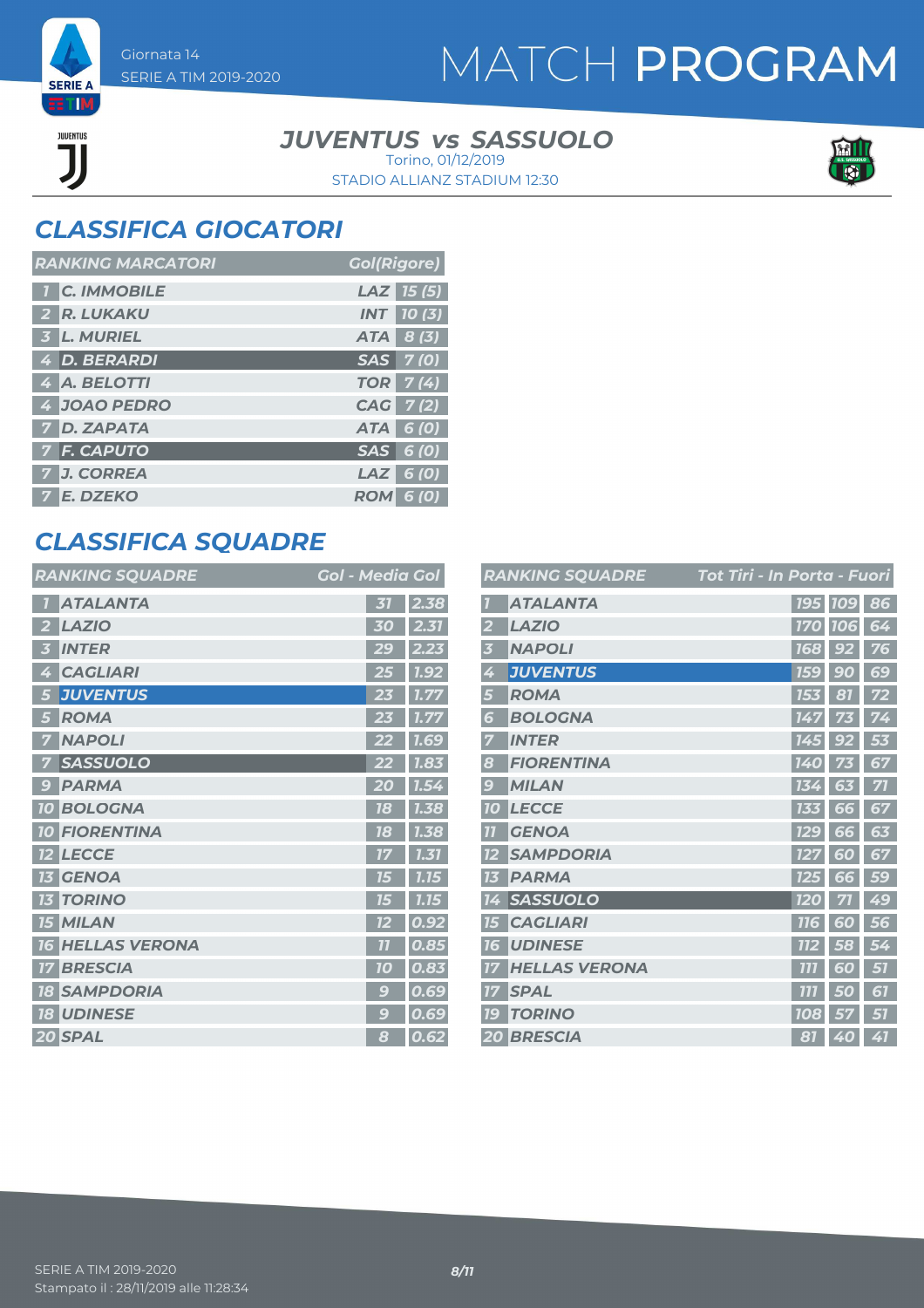**SERIE A EETIM** 

JUVENTUS

# MATCH PROGRAM

#### *JUVENTUS SASSUOLO vs*



STADIO ALLIANZ STADIUM 12:30 Torino, 01/12/2019

| <b>RANKING SQUADRE</b>  | <b>Assist</b> |
|-------------------------|---------------|
| <b>LAZIO</b>            | 24            |
| <b>ATALANTA</b>         | 20            |
| <b>NAPOLI</b>           | 17            |
| <b>INTER</b>            | 16            |
| <b>PARMA</b>            | 15            |
| <b>SASSUOLO</b><br>5    | 75            |
| <b>JUVENTUS</b>         | 73            |
| <b>FIORENTINA</b><br>8  | 12            |
| <b>ROMA</b><br>8        | 12            |
| <b>10 CAGLIARI</b>      | 77            |
| <b>BOLOGNA</b>          | 10            |
| <b>GENOA</b><br>77      | 70            |
| <b>TORINO</b>           | 8             |
| <b>14 LECCE</b>         | 7             |
| <b>14 UDINESE</b>       | 7             |
| <b>16 BRESCIA</b>       | 6             |
| <b>16 MILAN</b>         | 6             |
| <b>16 SPAL</b>          | 6             |
| <b>19 HELLAS VERONA</b> | 5             |
| 20 SAMPDORIA            | 4             |

|                         | <b>RANKING SQUADRE</b>  | Passaggi riusciti - % * |     |    |
|-------------------------|-------------------------|-------------------------|-----|----|
|                         | <b>NAPOLI</b>           |                         | 495 | 86 |
| $\overline{2}$          | <b>JUVENTUS</b>         |                         | 488 | 86 |
| $\overline{\mathbf{3}}$ | <b>SASSUOLO</b>         |                         | 478 | 86 |
| 4                       | <b>INTER</b>            |                         | 456 | 84 |
| 5                       | <b>ATALANTA</b>         |                         | 444 | 84 |
| 6                       | <b>MILAN</b>            |                         | 441 | 85 |
| 7                       | <b>LAZIO</b>            |                         | 420 | 83 |
| 8                       | <b>ROMA</b>             |                         | 407 | 84 |
| 9                       | <b>GENOA</b>            |                         | 399 | 83 |
|                         | <b>10 BOLOGNA</b>       |                         | 397 | 82 |
| 77                      | <b>FIORENTINA</b>       |                         | 373 | 82 |
|                         | <b>12 UDINESE</b>       |                         | 330 | 79 |
|                         | <b>13 TORINO</b>        |                         | 324 | 79 |
|                         | <b>14 LECCE</b>         |                         | 323 | 81 |
|                         | <b>15 HELLAS VERONA</b> |                         | 312 | 76 |
|                         | <b>16 SPAL</b>          |                         | 308 | 79 |
|                         | <b>17 CAGLIARI</b>      |                         | 300 | 77 |
|                         | <b>18 SAMPDORIA</b>     |                         | 297 | 75 |
|                         | <b>19 PARMA</b>         |                         | 291 | 78 |
|                         | 20 BRESCIA              |                         | 276 | 74 |

\* Valori medi per partita.

| <b>RANKING SQUADRE</b>  | <b>Passaggi Chiave*</b> | <b>RANKING SQUADRE</b> | Recuperi* |
|-------------------------|-------------------------|------------------------|-----------|
| $1$ LAZIO               | 5                       | <b>T HELLAS VERONA</b> | 99        |
| 2 NAPOLI                | 5                       | 2 PARMA                | 96        |
| <b>3 JUVENTUS</b>       | 5                       | <b>CAGLIARI</b>        | 94        |
| 4 ATALANTA              | 5                       | <b>UDINESE</b>         | 93        |
| 5 INTER                 | 4                       | <b>5 INTER</b>         | 87        |
| 6 ROMA                  | 4                       | <b>6 BRESCIA</b>       | 86        |
| <b>7 FIORENTINA</b>     | $\overline{\mathbf{3}}$ | <b>7 ATALANTA</b>      | 85        |
| <b>7 MILAN</b>          | 3                       | 8 TORINO               | 85        |
| 9 CAGLIARI              | $\overline{\mathbf{3}}$ | <b>9 BOLOGNA</b>       | 85        |
| <b>10 BOLOGNA</b>       | 3                       | <b>10 FIORENTINA</b>   | 84        |
| <b>11 GENOA</b>         | 3                       | <b>11 SAMPDORIA</b>    | 84        |
| <b>11 PARMA</b>         | 3                       | <b>12 MILAN</b>        | 84        |
| <b>13 HELLAS VERONA</b> | 3                       | <b>13 SPAL</b>         | 82        |
| 14 SASSUOLO             | 3                       | 14 JUVENTUS            | 79        |
| <b>15 TORINO</b>        | 3                       | <b>15 LAZIO</b>        | 79        |
| <b>16 LECCE</b>         | 3                       | <b>16 LECCE</b>        | 77        |
| <b>17 SAMPDORIA</b>     | 3                       | <b>17 GENOA</b>        | 75        |
| <b>18 UDINESE</b>       | $\overline{\mathbf{3}}$ | <b>18 ROMA</b>         | 74        |
| <b>19 BRESCIA</b>       | $\overline{2}$          | <b>19 SASSUOLO</b>     | 72        |
| <b>19 SPAL</b>          | $\overline{2}$          | 20 NAPOLI              | 71        |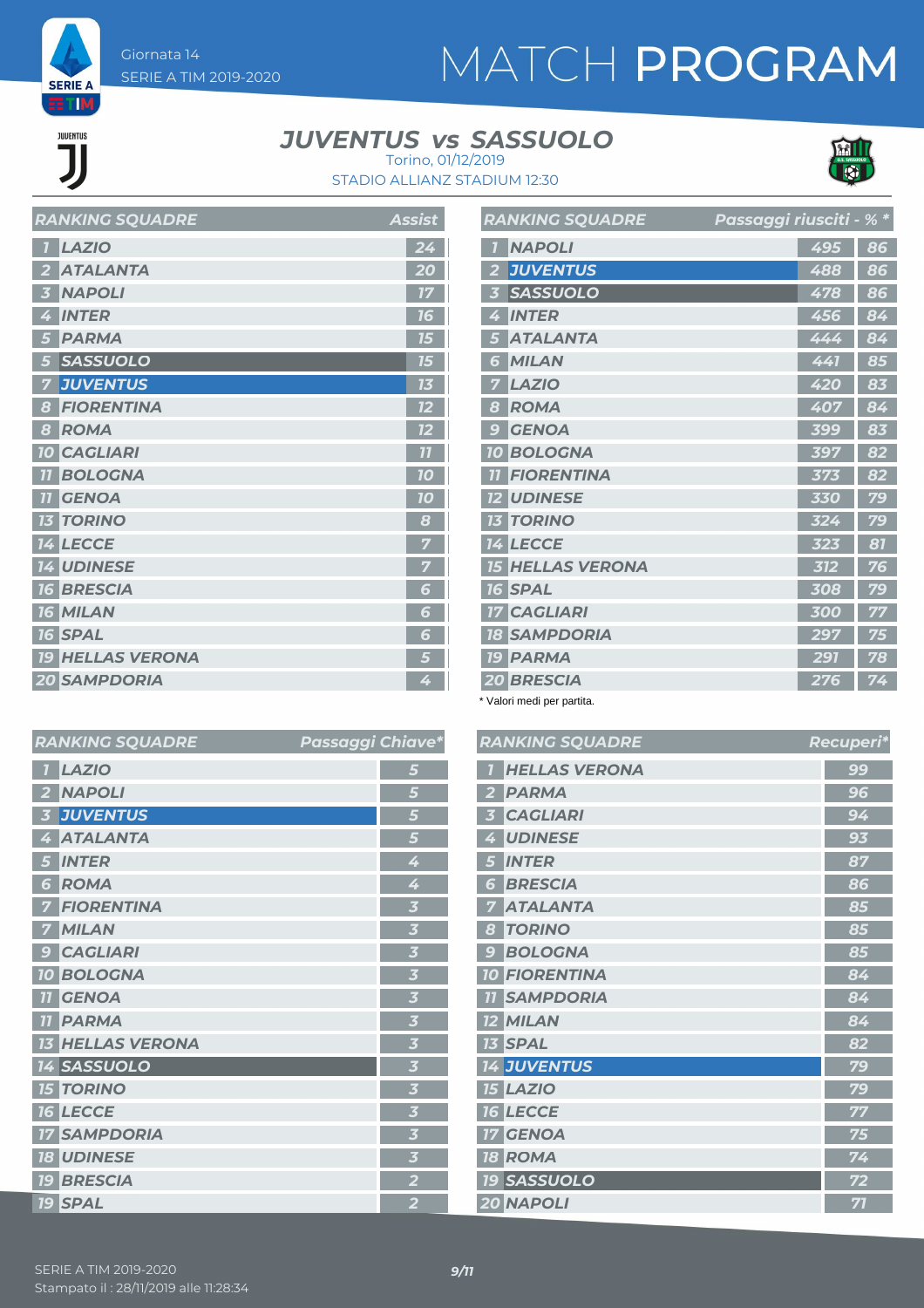# MATCH PROGRAM

# JUVENTUS

**SERIE A ETIM** 

#### *JUVENTUS SASSUOLO vs* Torino, 01/12/2019



STADIO ALLIANZ STADIUM 12:30

|    | <b>RANKING SQUADRE</b> | Tot. Parate - Media |      | $\boldsymbol{R}$                                          |
|----|------------------------|---------------------|------|-----------------------------------------------------------|
|    | <b>SPAL</b>            | 55                  | 4.23 | $\overline{1}$                                            |
| 2  | <b>TORINO</b>          | 55                  | 4.23 |                                                           |
|    | <b>PARMA</b>           | 55                  | 4.23 |                                                           |
| 4  | <b>GENOA</b>           | 54                  | 4.15 |                                                           |
|    | <b>CAGLIARI</b>        | 53                  | 4.08 |                                                           |
| 6  | <b>LECCE</b>           | 51                  | 3.92 |                                                           |
|    | <b>LAZIO</b>           | 50                  | 3.85 |                                                           |
| 8  | <b>JUVENTUS</b>        | 49                  | 3.77 |                                                           |
| 9  | <b>UDINESE</b>         | 49                  | 3.77 | $\begin{array}{c} 6 \\ 2 \\ 3 \\ 4 \\ \hline \end{array}$ |
|    | <b>10 BRESCIA</b>      | 46                  | 3.83 |                                                           |
| 77 | <b>HELLAS VERONA</b>   | 45                  | 3.46 | $\overline{\mathbf{I}}$                                   |
|    | <b>SAMPDORIA</b>       | 44                  | 3.38 | $\overline{\mathbf{r}}$                                   |
|    | <b>13 MILAN</b>        | 44                  | 3.38 | $\overline{\mathbf{I}}$                                   |
|    | <b>14 BOLOGNA</b>      | 43                  | 3.31 | $\overline{\mathbf{z}}$                                   |
|    | <b>15 SASSUOLO</b>     | 40                  | 3.33 | $\overline{\mathbf{z}}$                                   |
|    | <b>16 FIORENTINA</b>   | 39                  | 3    | $\frac{7}{7}$                                             |
|    | <b>17 ROMA</b>         | 39                  | 3    |                                                           |
|    | <b>18 ATALANTA</b>     | 36                  | 2.77 | $\overline{\mathbf{z}}$                                   |
|    | <b>19 NAPOLI</b>       | 33                  | 2.54 | $\overline{I}$                                            |
|    | 20 INTER               | 31                  | 2.38 | $\overline{\mathbf{2}}$                                   |

|                | <b>RANKING SQUADRE</b> | <b>Media Km</b>      |
|----------------|------------------------|----------------------|
| $\overline{1}$ | <b>INTER</b>           | 110.872              |
| $\overline{2}$ | <b>PARMA</b>           | 109.381              |
| 3              | <b>JUVENTUS</b>        | 109.316              |
| 4              | <b>LECCE</b>           | 108.945              |
| 5              | <b>ATALANTA</b>        | 108.497              |
| 6              | <b>HELLAS VERONA</b>   | 108.486              |
| 7              | <b>LAZIO</b>           | 108.239              |
| 8              | <b>FIORENTINA</b>      | 107.765              |
| 9              | <b>BOLOGNA</b>         | 107.678              |
|                | <b>10 SAMPDORIA</b>    | 107.475              |
| 77             | <b>BRESCIA</b>         | 107.089              |
|                | <b>12 SASSUOLO</b>     | 106.997              |
|                | <b>13 SPAL</b>         | 106.852              |
|                | 14 MILAN               | 106.705              |
|                | <b>15 ROMA</b>         | 106.513              |
|                | <b>16 UDINESE</b>      | 104.859              |
|                | <b>17 CAGLIARI</b>     | 104.648              |
|                | <b>18 NAPOLI</b>       | 103.371              |
|                | <b>19 GENOA</b>        | 103.046              |
|                | <b>20 TORINO</b>       | $\overline{102.432}$ |